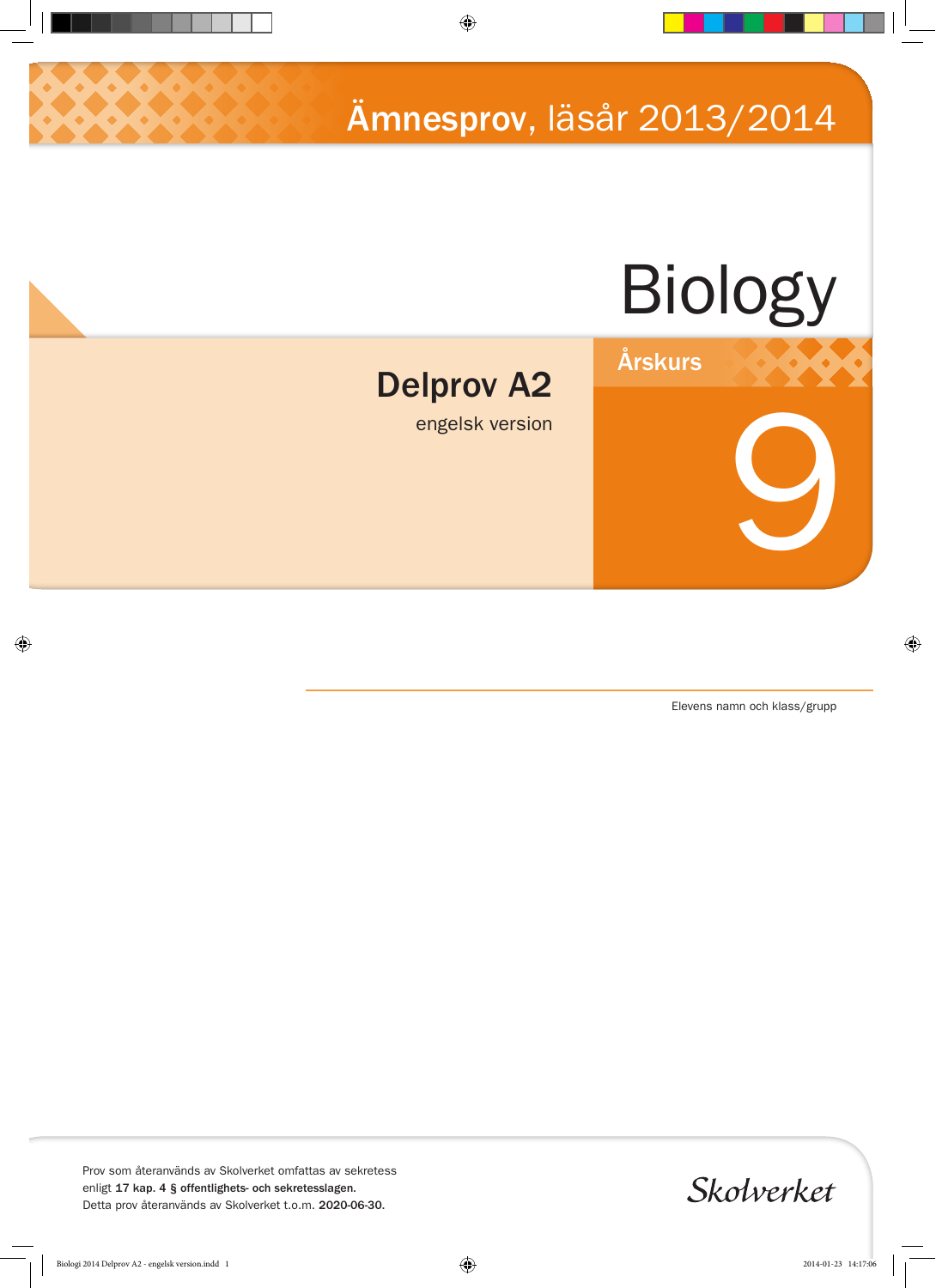## **Carbohydrates in school meal 10.**

Carbohydrates are a part of all meals in school. The carbohydrates are served as rice, potato or pasta.

The chef is planning the menu for the upcoming school year and asks the "school food board" how they would like to make the distribution between rice, potato and pasta. This year's menu has the following distribution.



You are on the "school food board" and your task is to write a proposal to the chef where you recommend a distribution of rice, potato and pasta for the upcoming school year.

In the proposal, you are supposed to: **• Take a position** Recommend a distribution between the foodstuffs rice, potato and pasta. **• Use scientific information from the fact sheet** Give advantages **and** disadvantages with the different foodstuffs using the three different aspects Production, Nutrition and General. **• Use your biology content knowledge** Reason about the advantages **and** the disadvantages of the three foodstuffs. **• Adjust your text** Describe **explicitly** to the chef why the distribution you recommend is the best.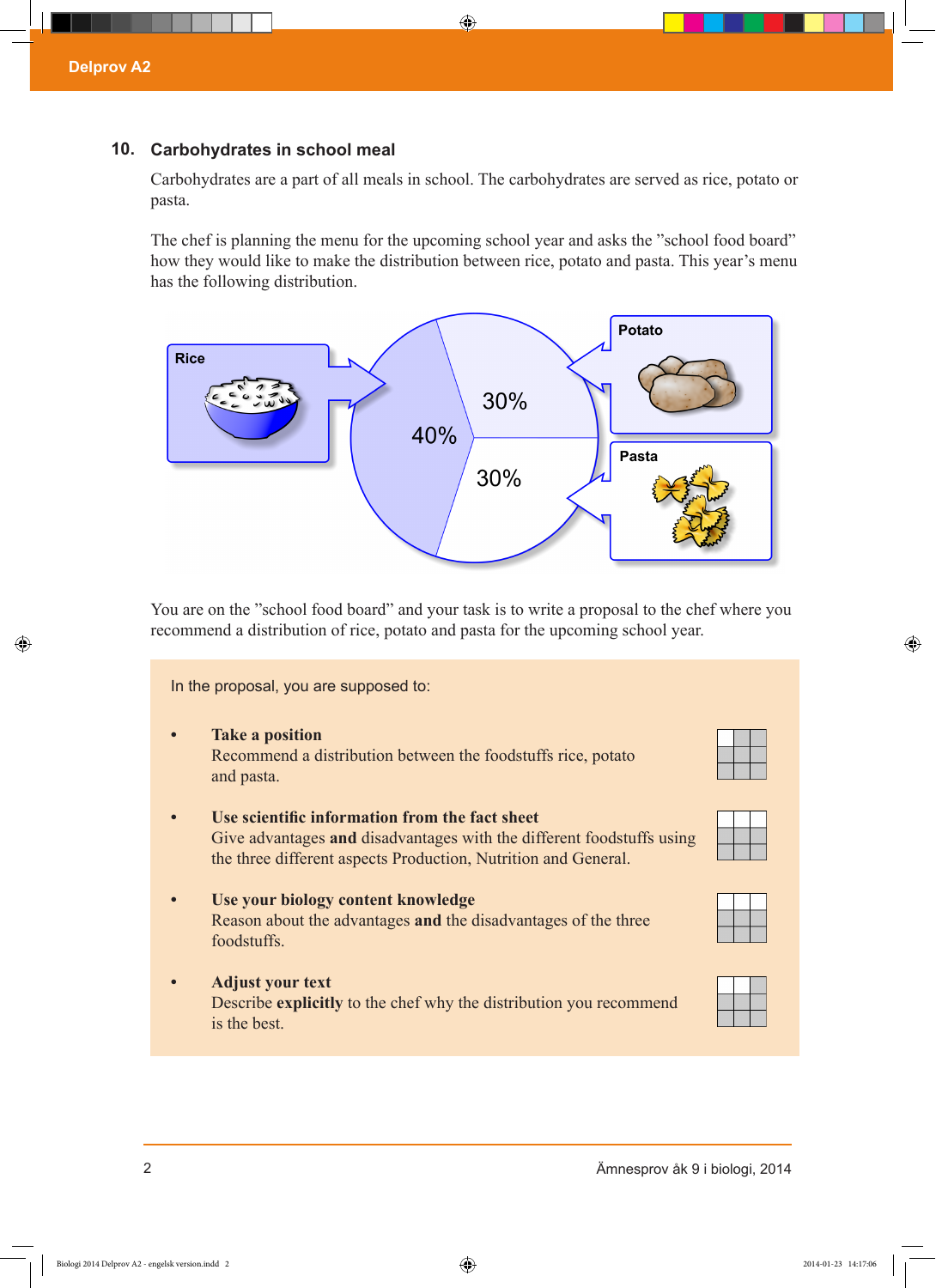| <b>Fact sheet</b> |                                                              | Foodstuff                                                                         |                        |                          |
|-------------------|--------------------------------------------------------------|-----------------------------------------------------------------------------------|------------------------|--------------------------|
|                   |                                                              | <b>Rice</b>                                                                       | Potato                 | Pasta                    |
|                   | Production<br>Water consumption<br>(for 1 kg of a foodstuff) | 2500 litres                                                                       | 300 litres             | 1200 litres              |
|                   | Fertilizers                                                  | Synthetic<br>fertilizers                                                          | Natural<br>fertilizers | Synthetic<br>fertilizers |
|                   | Pesticides<br>(per hectare areable land)                     | $2$ kg                                                                            | $3,5$ kg               | $0,5$ kg                 |
|                   | Emissions of carbon dioxide<br>(for 1 kg of a foodstuff)     | $2$ kg                                                                            | $0,1$ kg               | $0,8$ kg                 |
| Aspects           | Emissions of methane                                         | Large amounts<br>of methane gas<br>are discharged<br>from submerged<br>rice soil. | None                   | None                     |
|                   | <b>Nutrition</b><br>(by 100 gram boiled foodstuff)           |                                                                                   |                        |                          |
|                   | Energy                                                       | 538 kJ                                                                            | 330 kJ                 | 583 kJ                   |
|                   | Carbohydrates                                                | 28g                                                                               | 16 <sub>g</sub>        | 28g                      |
|                   | Protein                                                      | $2,7$ g                                                                           | 1,8g                   | 4,6g                     |
|                   | Calcium                                                      | 65 mg                                                                             | 4 mg                   | 10 mg                    |
|                   | General                                                      |                                                                                   |                        |                          |
|                   | <b>Boiling time</b>                                          | $20 \text{ min}$                                                                  | $20 \text{ min}$       | $10 \text{ min}$         |
|                   | Production country                                           | China                                                                             | Sweden                 | Italy                    |
|                   |                                                              |                                                                                   |                        |                          |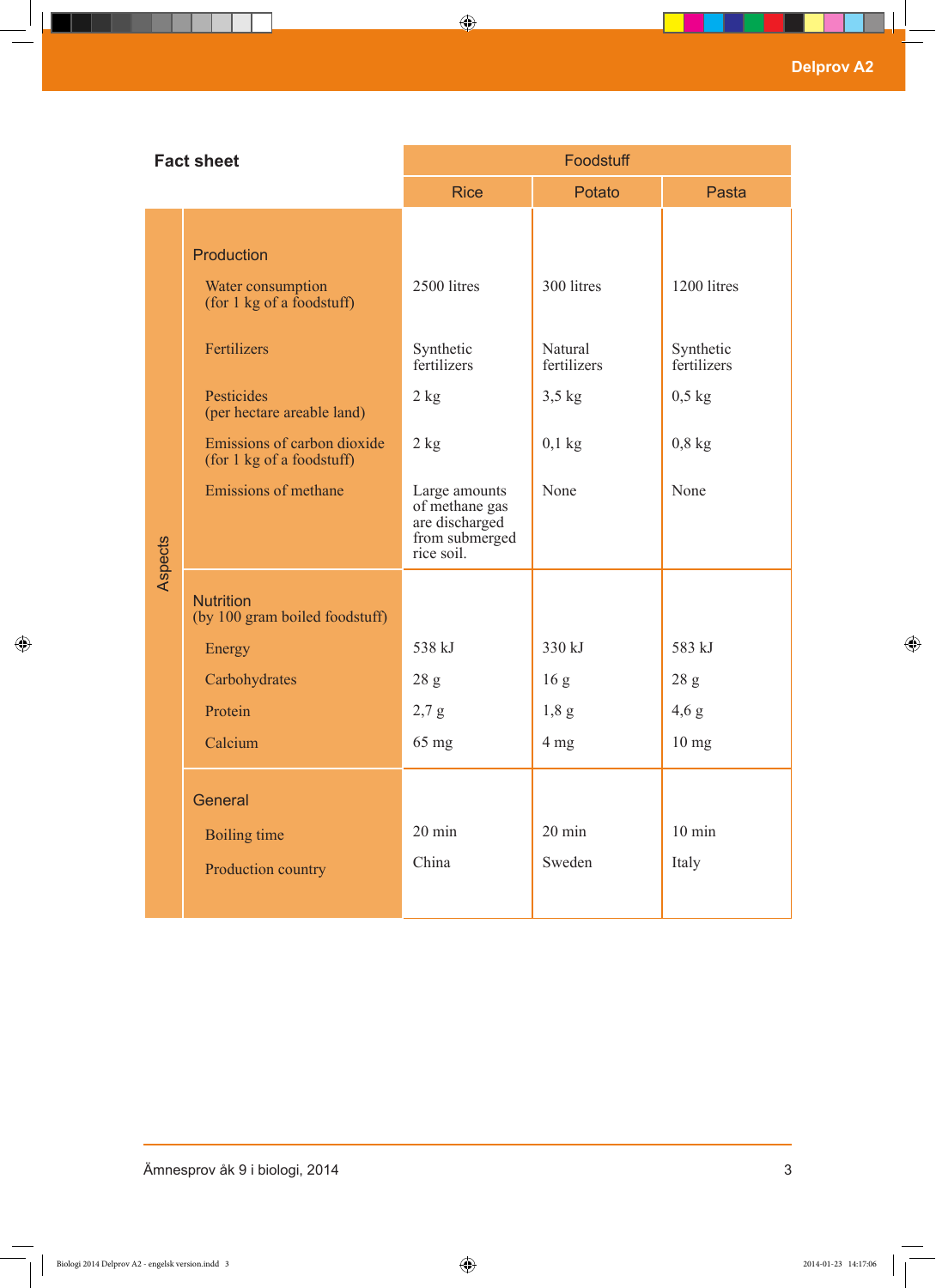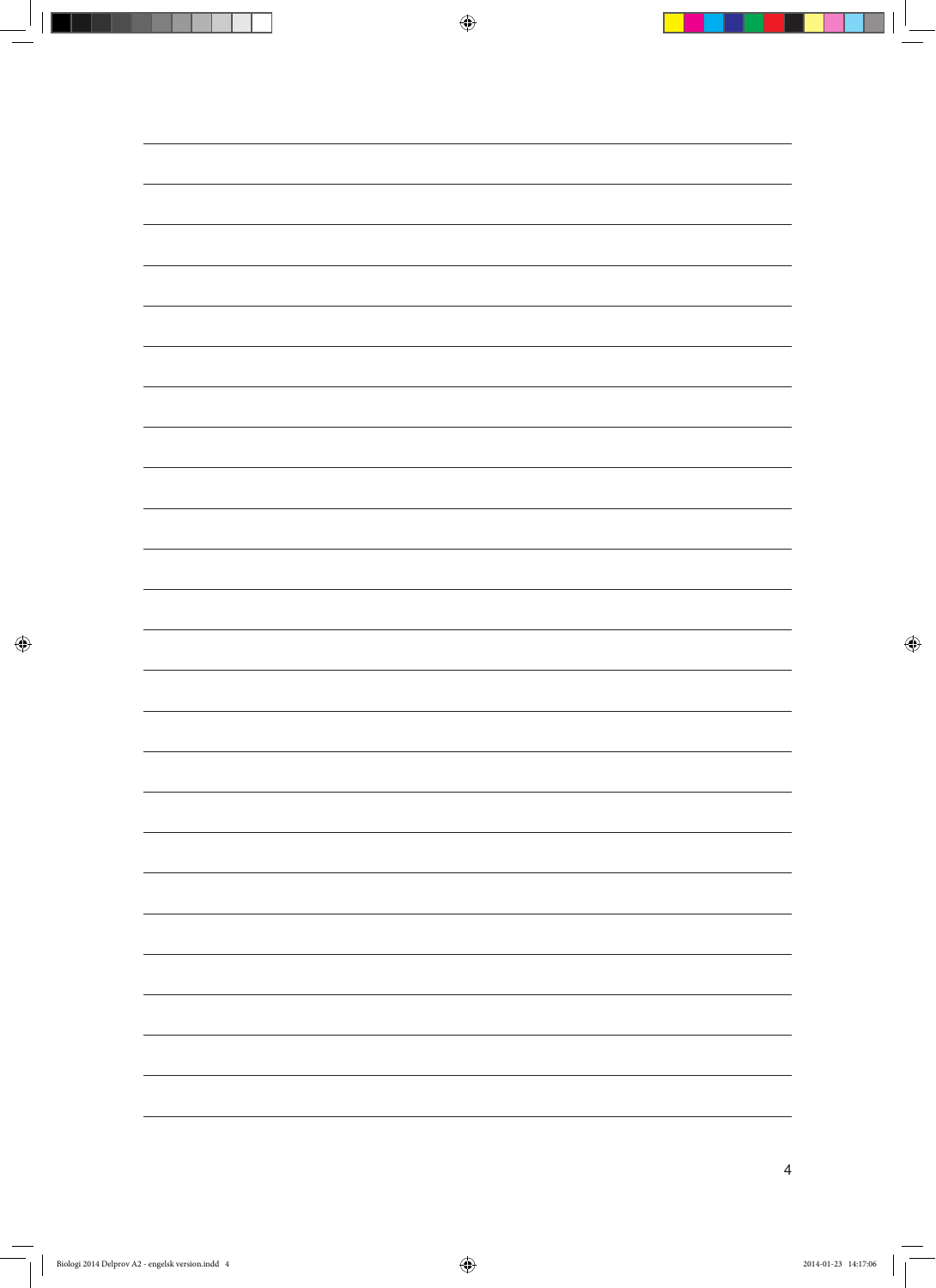